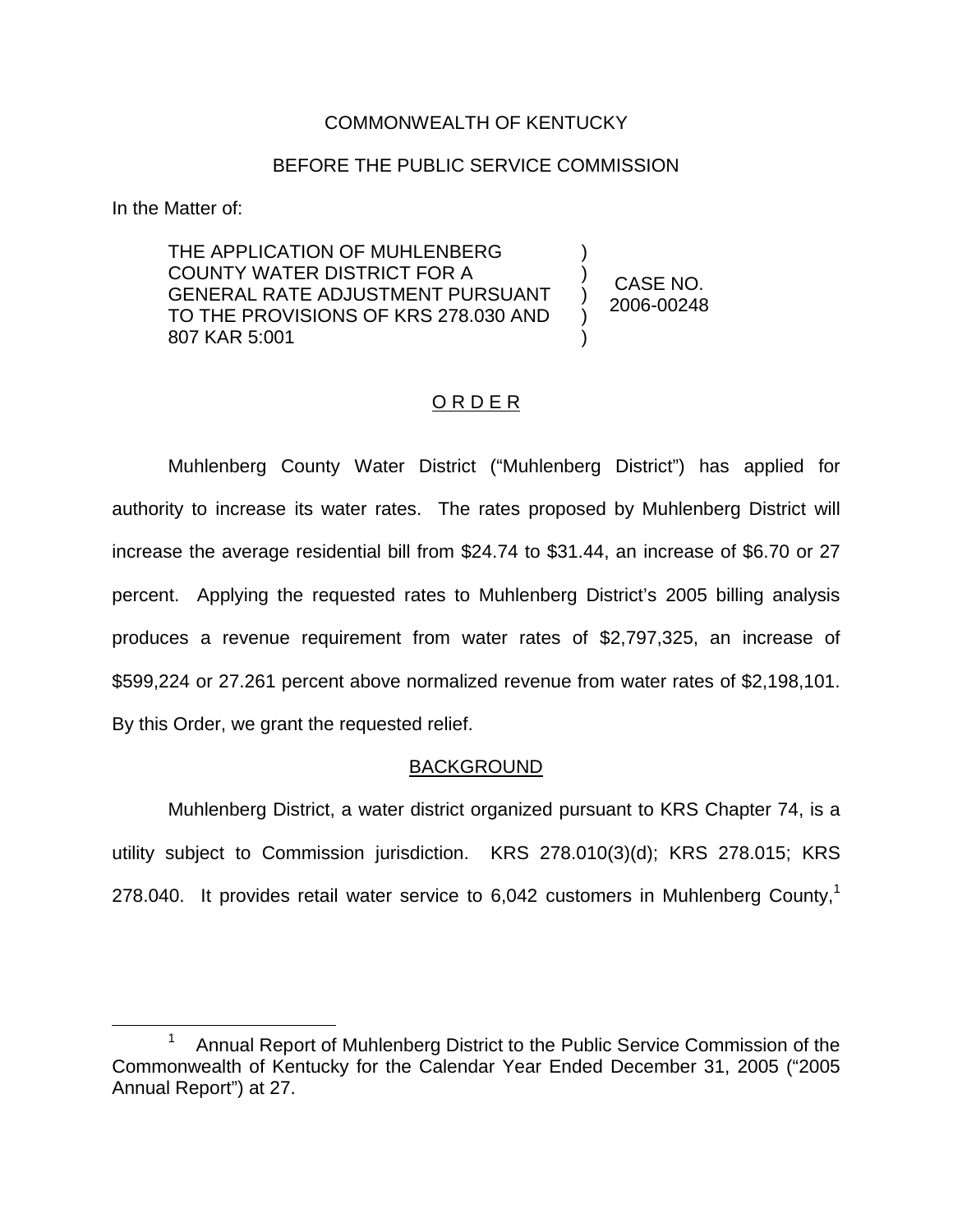Kentucky and wholesale water service to the city of Drakesboro, Kentucky.<sup>2</sup> Muhlenberg District last applied for a rate adjustment in 1999. $3$ 

#### PROCEDURE

On June 7, 2006, Muhlenberg District notified the Commission of its intent to file an application for an adjustment of rates. On July 7, 2006, Muhlenberg District tendered its application requesting the Commission to approve its proposed increase in its water rates. The Attorney General of the Commonwealth of Kentucky, by and through his Office of Rate Intervention ("Attorney General"), requested, and was granted, full intervention by Order dated July 18, 2006.

To determine the reasonableness of the proposed rates, the Commission suspended the rates for 5 months from their effective date pursuant to KRS  $278.190(2).<sup>4</sup>$  The Commission's investigation into the proposed rates was not completed within the 5-month suspension period and therefore, in compliance with KRS 278.190(2), Muhlenberg District gave notice of its intent to place the proposed rates into effect. By Order dated January 8, 2007, the Commission directed Muhlenberg District to maintain its records in such a manner that would allow determination of any amount to be refunded, in the event one is ordered upon final resolution of this matter.

 $2$  Id. at 30.

<sup>&</sup>lt;sup>3</sup> Case No. 1999-00512, The Application of Muhlenberg County Water District for a General Rate Adjustment Pursuant to the Provisions of KRS 278.030 and 807 KAR 5:001 (Ky. PSC December 21, 2000).

 $4$  The proposed rates were suspended from August 7, 2006 up to and including January 6, 2007.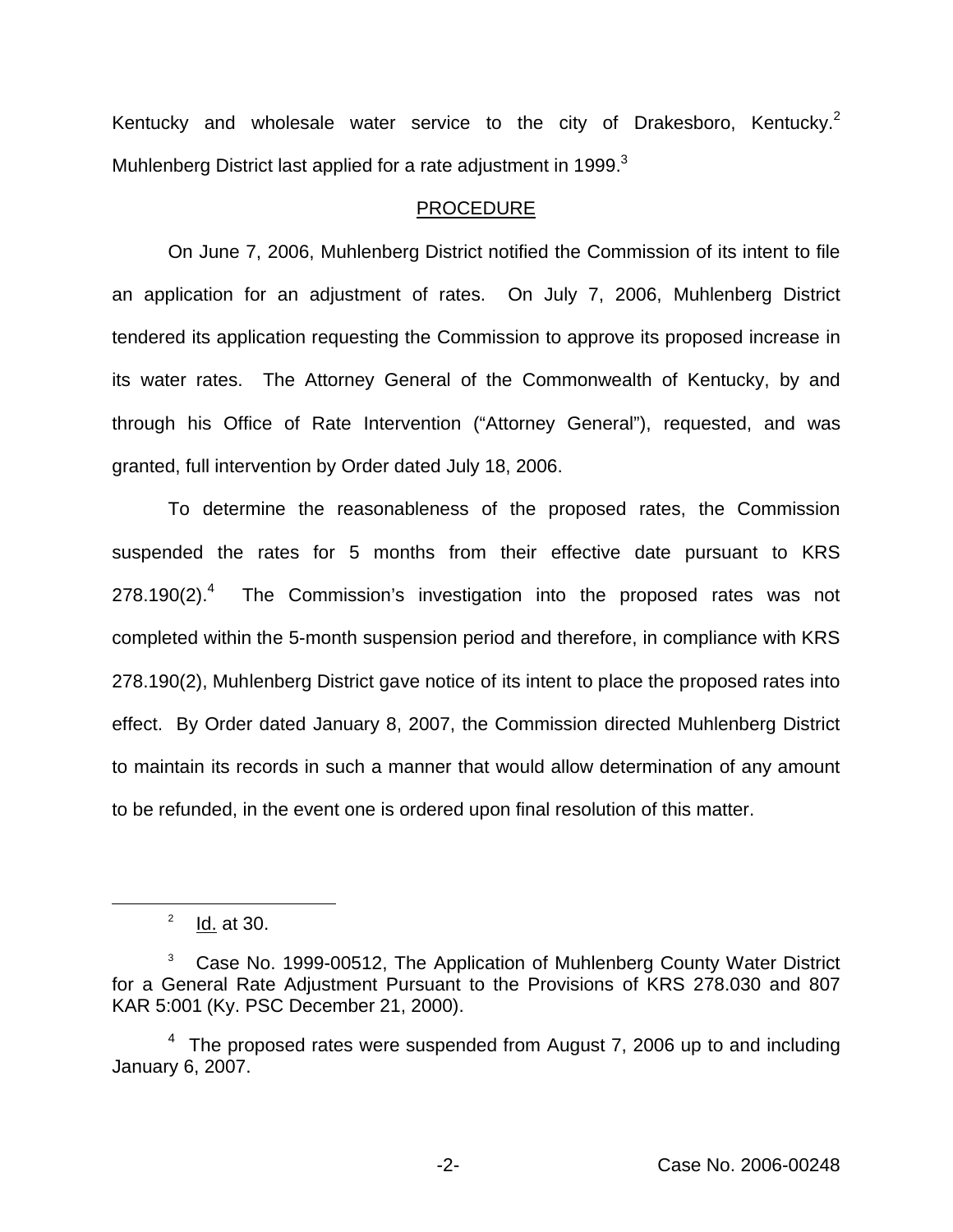Commission Staff performed a limited financial review of Muhlenberg District's operations and, on April 17, 2007, released its initial report ("Staff Report") containing Staff's findings and recommendations regarding the proposed rates. The Staff Report gave the parties leave to file written comments upon Staff's findings and recommendations or to request a conference or hearing no later than April 24, 2007. On April 24, 2007, the Muhlenberg District submitted their comments. However, no party has requested a conference or public hearing.

#### STAFF REPORT RECOMMENDATIONS

The following are the Commission's modifications to the findings and recommendations contained in the Staff Report:

#### **Depreciation**

Muhlenberg District originally proposed to increase its calendar year 2004 depreciation expense of \$271,609 by \$73,577 to reflect depreciation on capital improvement projects that were placed into service in  $2005<sup>5</sup>$  The depreciation schedule for the calendar year 2005 reflected depreciation expense of \$280,781, an increase of \$9,172 over the amount Muhlenberg District reported for calendar year 2004. By increasing the depreciation life for the Beach Grove water tank from 25 to 45 years and including a full year of depreciation for the utility plant placed into service in 2005, Staff increased Muhlenberg District's 2005 depreciation expense of \$280,781 by \$362 to a pro forma level of \$281,143.

In its response to the Staff Report, Muhlenberg District submitted a depreciation schedule listing the capital projects that were completed and placed in service in 2006.

 $5$  Application, Exhibit 13, Proposed Adjustments to Test Period Operations at 3.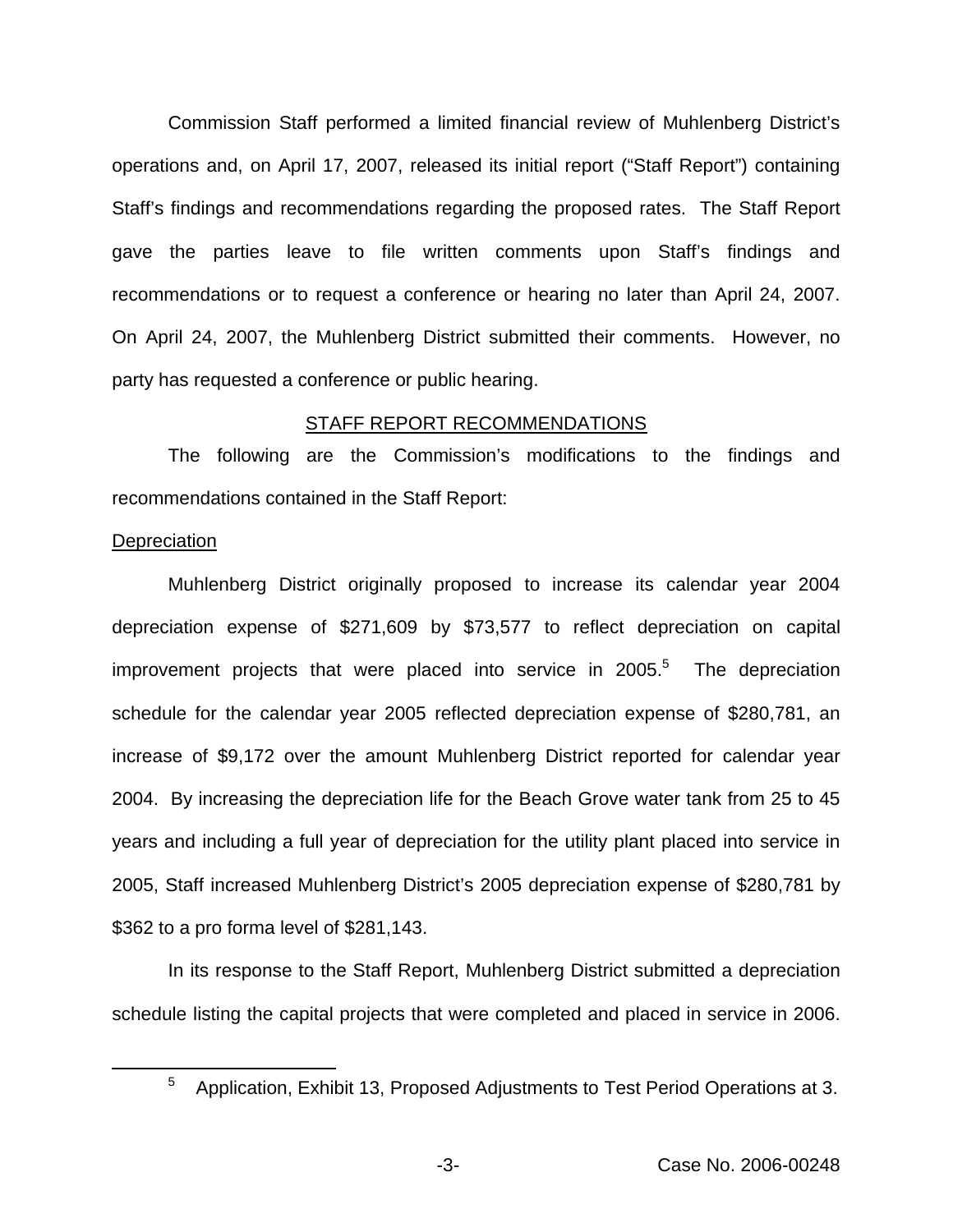Muhlenberg District requests that Staff's pro forma depreciation expense of \$281,143 be increased by \$84,954 to reflect a full year of depreciation for the capital projects listed in its 2006 asset schedule. $6$ 

Overall, Muhlenberg District's proposed depreciation adjustment seems reasonable with the exception of the depreciation of the "US 431 Water Main Relocation (grant reimbursed)" ("Main Relocation"). In reviewing the schedule, the Commission notes that Muhlenberg District is depreciating the "US 431 Water Main Extension" over 50 years, but is using a 10-year depreciation life for the Main Relocation. Since both projects are for main replacements, they should be depreciated over the same estimated useful life. By depreciating the Main Relocation over 50 years, the Commission is reducing Muhlenberg District's depreciation adjustment by  $$9,934^7$  to \$75,020. Accordingly, the Commission is increasing Staff's pro forma depreciation expense by \$75,020.

#### Debt Service

Muhlenberg District based its revenue requirement on an average annual debt service of \$411,936 that included the principal and interest payments for the revenue bonds Muhlenberg District expected to issue in 2006. As of the date of the Staff Report, Muhlenberg District had not tendered its request to the Commission for authorization to issue its proposed bonds and, therefore, Staff believed that the projected debt service payments for the proposed bonds did not meet the rate-making criteria of being known

<sup>6</sup> Comments of Muhlenberg District to PSC Staff Report at 2.

| Main Relocation - Proposed   | $$124,174 \div 10 \text{ Years} = $$ | 12,417 |
|------------------------------|--------------------------------------|--------|
| Main Relocation - Commission | $$124,174 \div 50$ Years = -         | 2,483  |
| <b>Commission Adjustment</b> |                                      | 9,934  |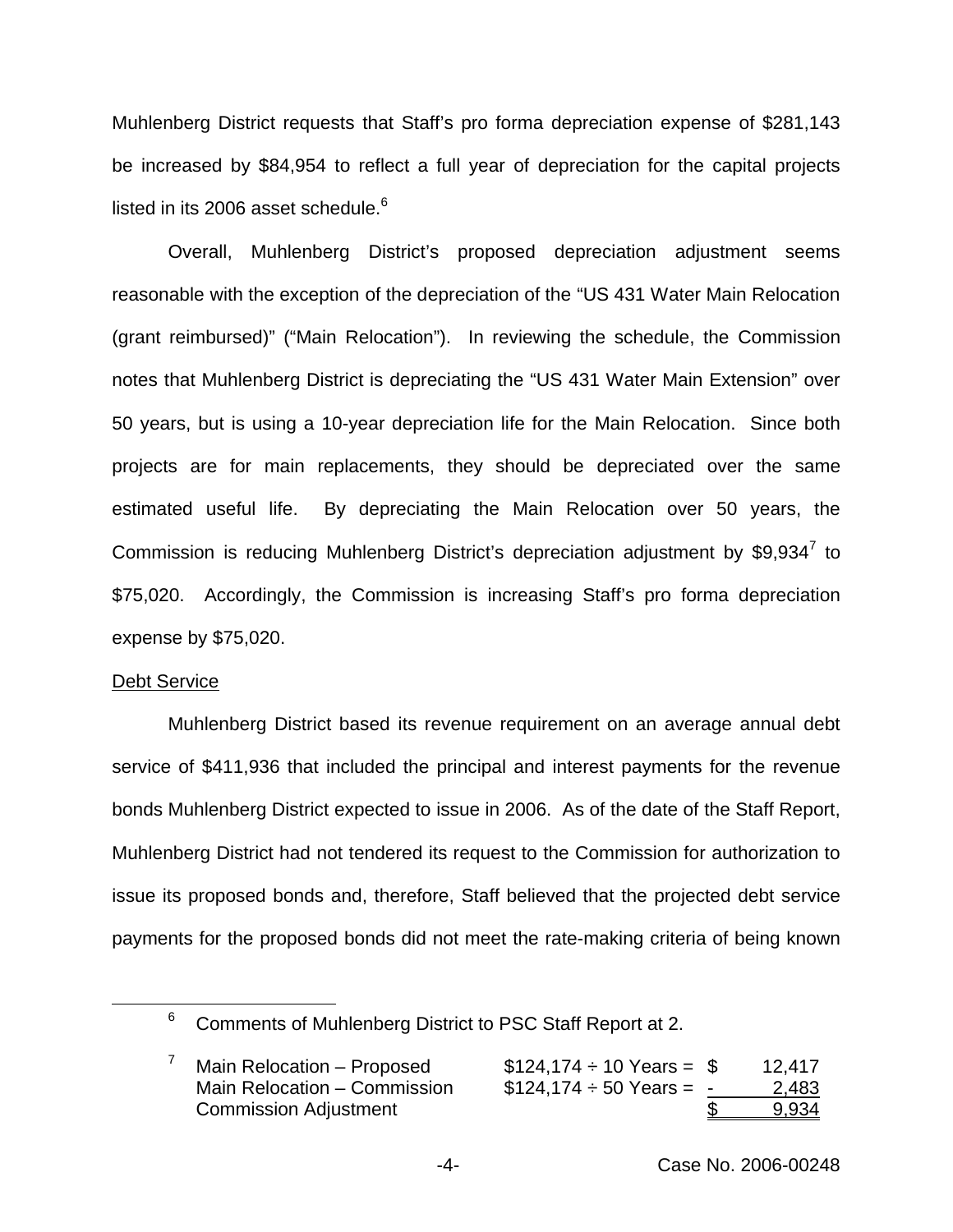and measurable. For this reason, Staff's debt service of \$289,460 excluded the projected debt service for the 2006 bonds.

On April 20, 2007, Muhlenberg District submitted its application, which was docketed as Case No. 2007-00163,<sup>8</sup> requesting Commission authorization to obtain a \$1,897,000 loan from the Kentucky Rural Water Finance Corporation ("KRWFC").<sup>9</sup> The proposed loan will have a 20-year term with interest rates varying from 4.50 to 5.00 percent per annum.10 The proceeds of the KRWFC loan will be used to refinance Muhlenberg District's 2007 short-term loan of \$1,790,000, which matures on August 1, 2007.11

In its response to the Staff Report, Muhlenberg District requests the Commission to increase Staff's debt service of \$289,460 by \$150,234<sup>12</sup> to reflect the 3-year average debt service for its KRWFC loan. Given that Muhlenberg District has submitted its application seeking Commission approval of its long-term loan, an adjustment to reflect the associated debt service would now meet the rate-making criteria of known and measurable. Accordingly, the Commission accepts Muhlenberg District's proposed

 $10$  Id. at 4.

 $11$  Id. at 3.

<sup>&</sup>lt;sup>8</sup> Case No. 2007-00163, The Application of the Muhlenberg Water District to Issue Securities in the Approximate Principal Amount of \$1,897,000 Pursuant to the Provisions of KRS 278.300 and 807 KAR 5:001.

<sup>&</sup>lt;sup>9</sup> Application at 1.

<sup>&</sup>lt;sup>12</sup> Comments of Muhlenberg District to PSC Staff Report at 3.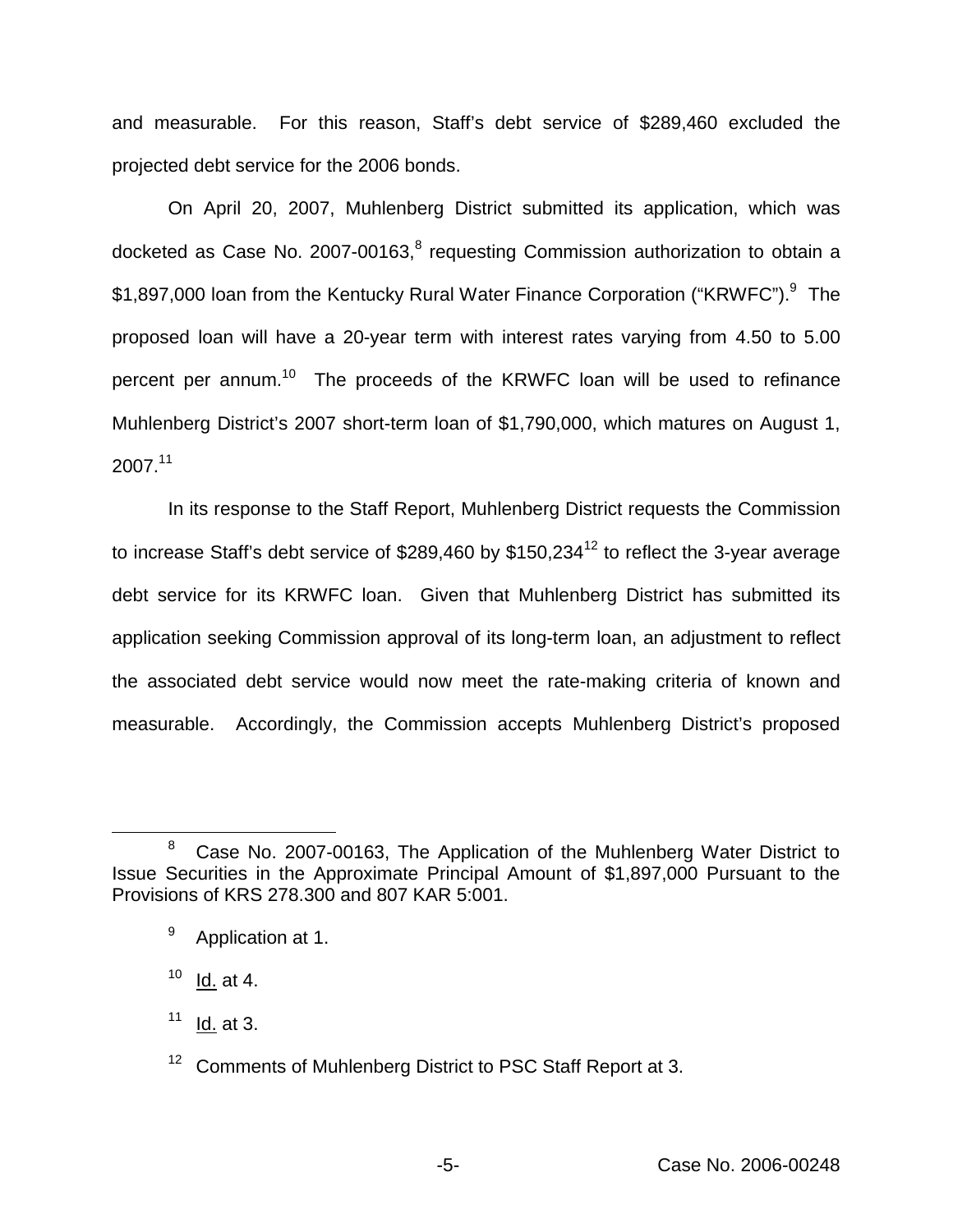adjustment and is increasing Staff's recommended debt service by \$150,234 to a revised debt service level of \$439,694.

#### Revenue Requirement

Applying the proposed rates to Muhlenberg District's 2005 billing analysis produces a revenue requirement from water rates of \$2,797,325. Using a 3-year average debt service of \$289,460, Staff's recommended pro forma operations, and a 1.2x debt service coverage, Staff calculated a revenue requirement from rates of \$2,565,051, which is \$232,274 less than the amount Muhlenberg District requested. By modifying Staff's recommendations to reflect additional depreciation expense of \$75,020 and additional debt service of \$150,234, the Commission has determined that Muhlenberg District could justify a revenue requirement from water sales of \$2,464,189 to \$2,820,352 as shown in Table 1 below:

| Table 1: Revenue Requirement Range          |              |           |    |           |  |  |
|---------------------------------------------|--------------|-----------|----|-----------|--|--|
|                                             | Minimum      |           |    | Maximum   |  |  |
| 3-Year Average Debt Service                 |              | 439,694   | \$ | 439,694   |  |  |
| Multiplied by: Debt Service Coverage        |              | 1.2       | x  | 1.2       |  |  |
| <b>Income From Operations</b>               | \$           | 527,633   | \$ | 527,633   |  |  |
| <b>Add: Operating Expenses</b>              |              | 1,957,899 |    | 1,957,899 |  |  |
| Depreciation                                |              |           |    | 356,163   |  |  |
| <b>Taxes Other Than Income</b>              |              | 55,635    |    | 55,635    |  |  |
| <b>Total Revenue Requirement</b>            | $\mathbb{S}$ | 2,541,167 | \$ | 2,897,330 |  |  |
| Less: Interest & Dividend Income            |              | 6,852     |    | 6,852     |  |  |
| <b>Revenue Requirement from Operations</b>  | S            | 2,534,315 | S  | 2,890,478 |  |  |
| Less: Other Operating Revenues              |              | 70,126    |    | 70,126    |  |  |
| <b>Revenue Requirement from Water Sales</b> |              | 2,464,189 |    | 2,820,352 |  |  |

Muhlenberg District's requested revenue requirement from water sales will allow the water district to meet its pro forma operating expenses and the debt service requirements of its long-term debt instruments, and to partially fund depreciation expense. Therefore, Muhlenberg District should be allowed to increase its rates to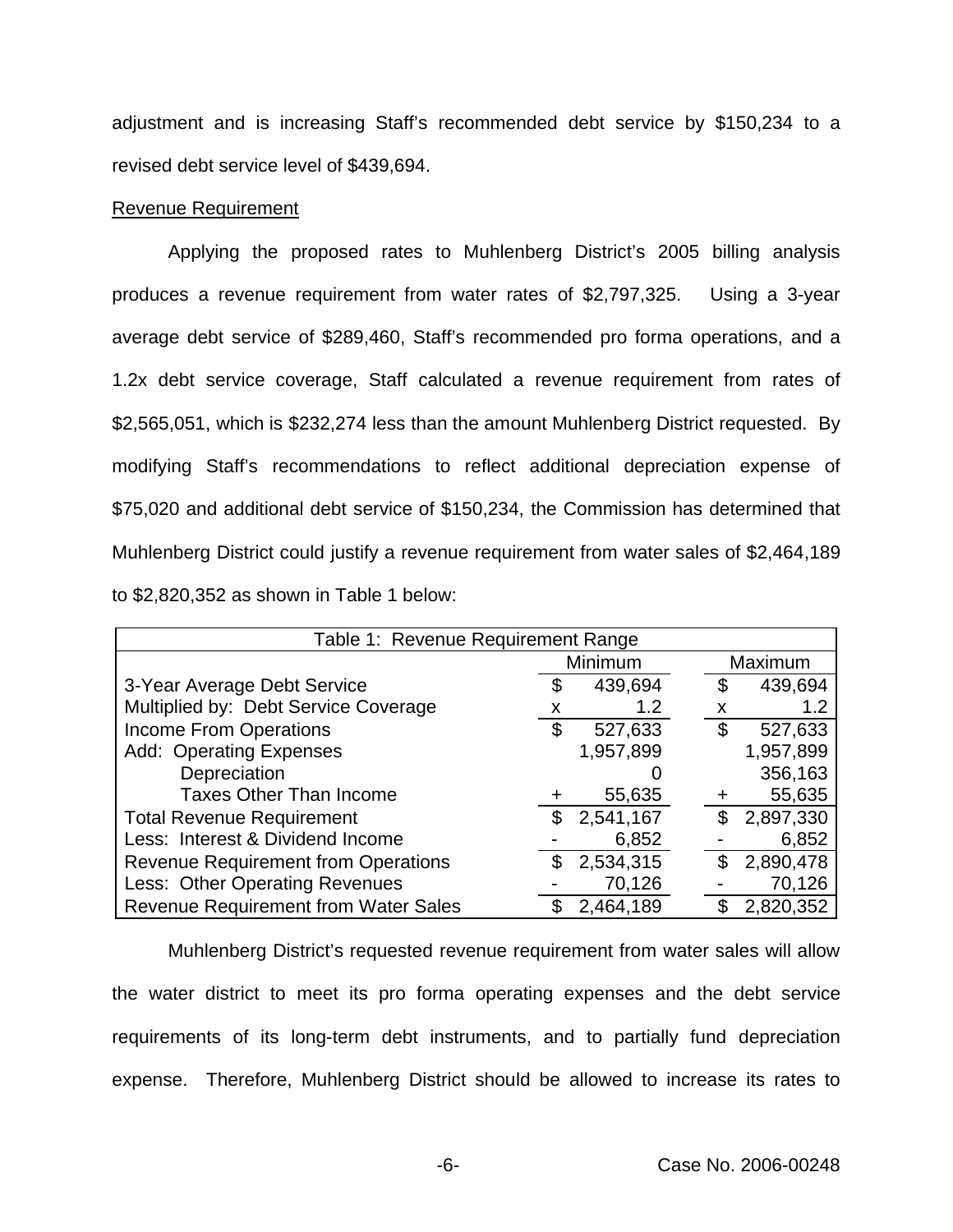generate the requested revenue requirement from water sales of \$2,797,325. Upon reviewing the financial information contained herein, if Muhlenberg District deems that its requested revenue is insufficient, then Muhlenberg District may apply for rehearing to revise its requested revenue requirement. If Muhlenberg District chooses to request rehearing, the rates contained in Appendix B will produce the revenue requirement Muhlenberg District could justify of \$2,820,352.

The Commission, having considered the evidence of record and being otherwise sufficiently advised, finds that:

1. The recommendations and findings contained in the Staff Report, as modified herein, are supported by the evidence of record and are reasonable.

2. Muhlenberg District's proposed water rates will produce annual revenues from water sales of \$2,797,325.

3. The rates contained in Appendix B will produce the revenue requirement Muhlenberg District could justify of \$2,820,352.

IT IS THEREFORE ORDERED that:

1. The recommendations and findings contained in the Staff Report, as modified herein, are adopted and incorporated by reference into this Order as if fully set out herein.

2. Muhlenberg District's proposed water rates, which are set forth in Appendix A, are approved for service rendered by Muhlenberg District on and after the date of this Order.

3. Within 30 days of the date of this Order, Muhlenberg District shall file with the Commission its revised tariff setting out the rates approved herein.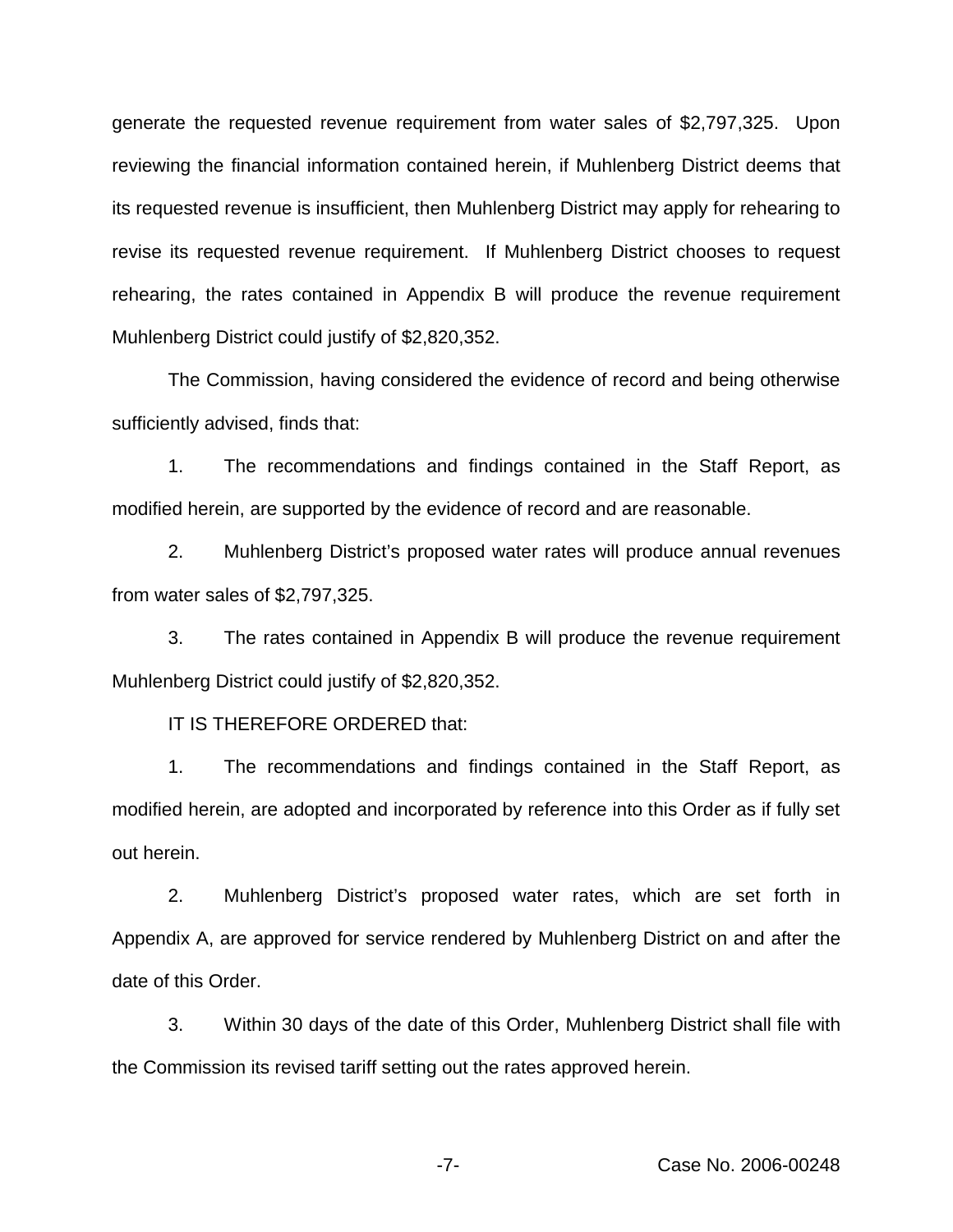4. Three years from the date of this Order, Muhlenberg District shall file an income statement, along with any pro forma adjustments, in sufficient detail to demonstrate that the rates approved herein are sufficient to meet its operating expenses and annual debt service requirements.

Done at Frankfort, Kentucky, this 3<sup>rd</sup> day of May, 2007.

By the Commission

ATTEST:

**Executive Director**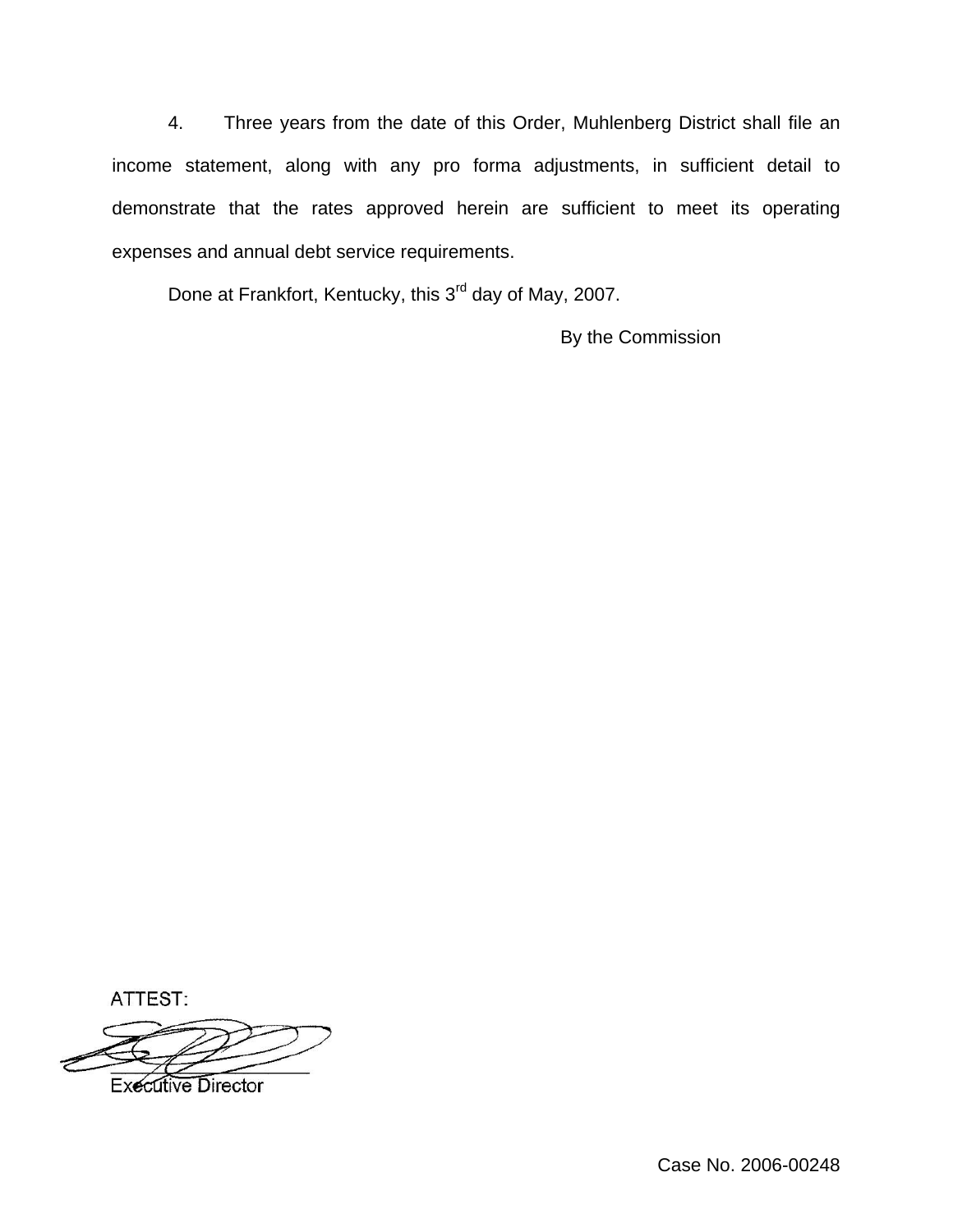## APPENDIX A

## APPENDIX TO AN ORDER OF THE KENTUCKY PUBLIC SERVICE COMMISSION IN CASE NO. 2006-00248 DATED May 3, 2007

The following rates are prescribed for the customers in the area served by the Muhlenberg County Water District. All other rates and charges not specifically mentioned herein shall remain the same as those in effect under authority of the Commission prior to the effective date of this Order.

#### RATES AND CHARGES

| 5/8 x 3/4 Inch Connection |                       |                |    |        |                   |  |  |
|---------------------------|-----------------------|----------------|----|--------|-------------------|--|--|
| First                     | 2,000                 | gallons        | \$ | 19.08  | Minimum bill      |  |  |
| <b>Next</b>               | 8,000                 | gallons        |    | 6.18   | per 1,000 gallons |  |  |
| <b>Next</b>               | 10,000                | gallons        |    | 5.59   | per 1,000 gallons |  |  |
| <b>Next</b>               | 30,000                | gallons        |    | 5.02   | per 1,000 gallons |  |  |
| Over                      | 50,000                | gallons        |    | 4.44   | per 1,000 gallons |  |  |
|                           | 1 Inch Connection     |                |    |        |                   |  |  |
| First                     | 5,000                 | gallons        | \$ | 37.62  | Minimum bill      |  |  |
| <b>Next</b>               | 5,000                 | gallons        |    | 6.18   | per 1,000 gallons |  |  |
| <b>Next</b>               | 10,000                | gallons        |    | 5.59   | per 1,000 gallons |  |  |
| <b>Next</b>               | 30,000                | gallons        |    | 5.02   | per 1,000 gallons |  |  |
| Over                      | 50,000                | gallons        |    | 4.44   | per 1,000 gallons |  |  |
|                           | 1-1/2 Inch Connection |                |    |        |                   |  |  |
| First                     | 11,000                | gallons        | \$ | 74.11  | Minimum bill      |  |  |
| <b>Next</b>               | 9,000                 | gallons        |    | 5.59   | per 1,000 gallons |  |  |
| <b>Next</b>               | 30,000                | gallons        |    | 5.02   | per 1,000 gallons |  |  |
| Over                      | 50,000                | gallons        |    | 4.44   | per 1,000 gallons |  |  |
| 2 Inch Connection         |                       |                |    |        |                   |  |  |
| First                     | 16,000                | gallons        | \$ | 102.06 | Minimum bill      |  |  |
| <b>Next</b>               | 4,000                 | gallons        |    | 5.59   | per 1,000 gallons |  |  |
| <b>Next</b>               | 30,000                | gallons        |    | 5.02   | per 1,000 gallons |  |  |
| Over                      | 50,000                | gallons        |    | 4.44   | per 1,000 gallons |  |  |
| 3 Inch Connection         |                       |                |    |        |                   |  |  |
| <b>First</b>              |                       | 26,000 gallons | \$ | 154.54 | Minimum bill      |  |  |
| <b>Next</b>               | 24,000                | gallons        |    | 5.02   | per 1,000 gallons |  |  |
| Over                      | 50,000                | gallons        |    | 4.44   | per 1,000 gallons |  |  |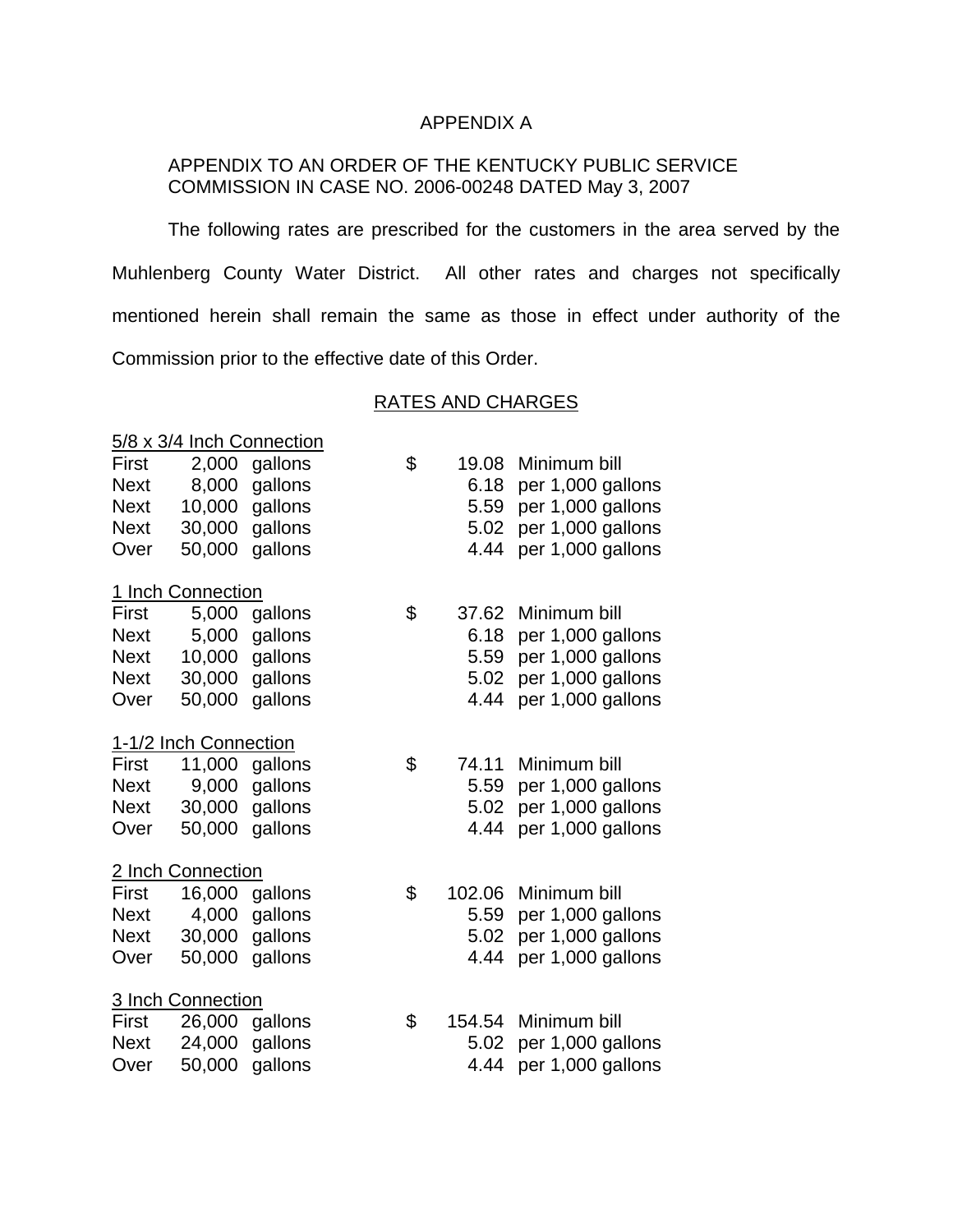# 4 Inch Connection

| First | 36,000 gallons |  | 204.74 Minimum bill    |
|-------|----------------|--|------------------------|
| Next  | 14,000 gallons |  | 5.02 per 1,000 gallons |
| Over  | 50,000 gallons |  | 4.44 per 1,000 gallons |
|       |                |  |                        |

Wholesale  $$3.45$  per 1,000 gallons